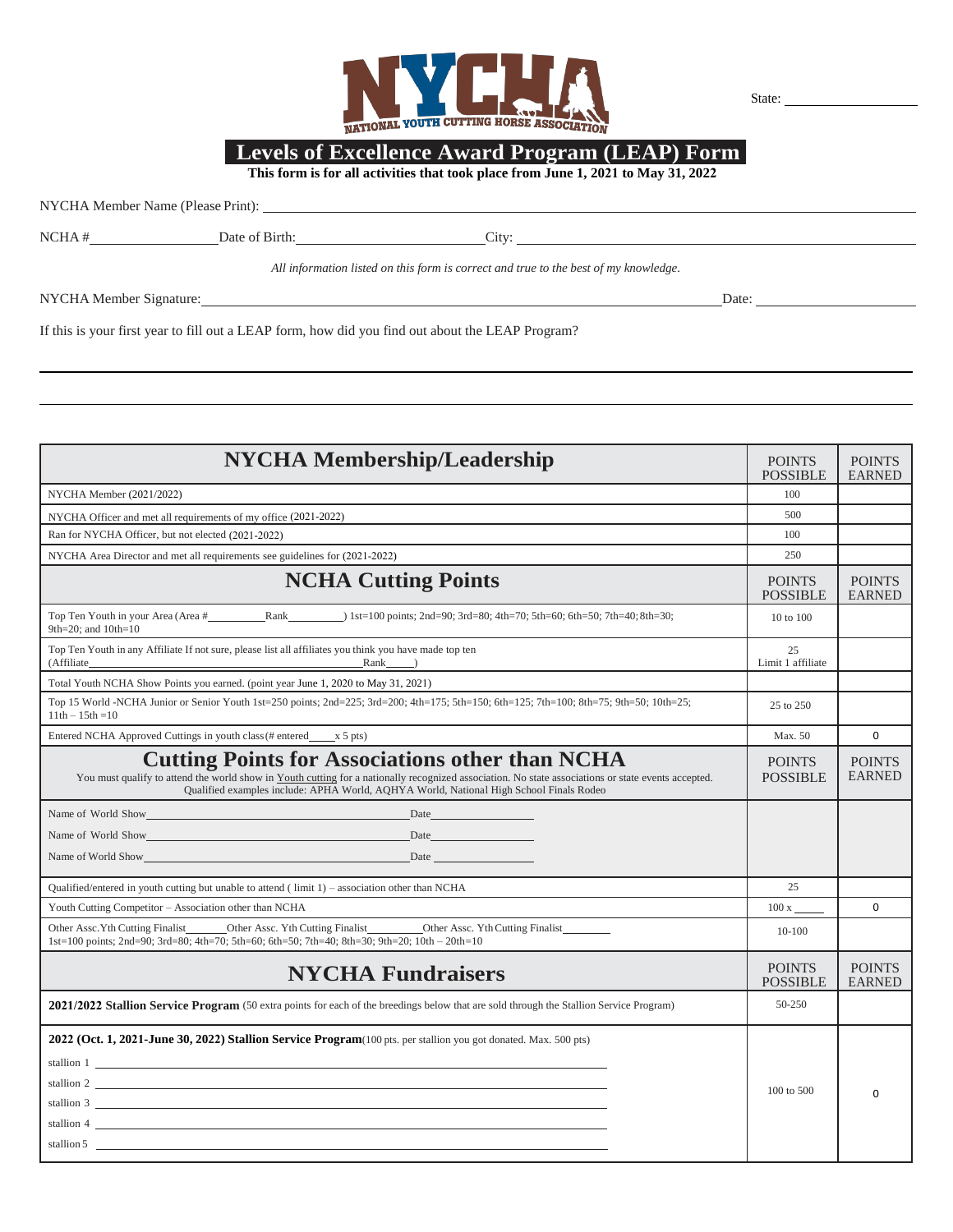| 2022 Stallion Service Program (50 Points for each mare owner you provided information to and whom purchased a breeding through the<br>program; max 250 points)<br>Mare owner 1<br>Mare owner 2     |                                  |                                |
|----------------------------------------------------------------------------------------------------------------------------------------------------------------------------------------------------|----------------------------------|--------------------------------|
| Mare owner 3<br>Mare owner 4<br>Mare owner 5                                                                                                                                                       | 50 to 250                        | 0                              |
| <b>NYCHA National Events</b>                                                                                                                                                                       | <b>POINTS</b><br><b>POSSIBLE</b> | <b>POINTS</b><br><b>EARNED</b> |
| Western National Championships, Denver, Colorado (CANCELLED June 2021)                                                                                                                             |                                  |                                |
| Entered youth cutting (Junior or Senior)                                                                                                                                                           | 100                              |                                |
| Attended the show, did not cut                                                                                                                                                                     | 25                               |                                |
| Junior or Senior Finalist<br>1st=100 points; 2nd=90; 3rd=80; 4th=70; 5th=60; 6th=50; 7th=40; 8th=30; 9th=20; 10th + =10                                                                            | 10 to 100                        |                                |
| Attended NYCHA meeting                                                                                                                                                                             | 50                               |                                |
| Participated in the grand entry                                                                                                                                                                    | 25                               |                                |
| Participated in the team cutting (team member, announcer, secretary)                                                                                                                               | 50                               |                                |
| Helped with NYCHA jobs (please list)<br>Note: officers & area directors are already required to help as<br>a part of their requirements and receive points for being officers and area directors   | 25 pts. ea. task                 |                                |
|                                                                                                                                                                                                    | 10 pts. ea.<br>Max 50 pts.       |                                |
| <b>Eastern National Championships, West Monroe, LA (Held in March 2022)</b>                                                                                                                        | <b>POINTS</b><br><b>POSSIBLE</b> | <b>POINTS</b><br><b>EARNED</b> |
| Entered youth cutting (Junior or Senior)                                                                                                                                                           | 100                              |                                |
| Attended the show, did not cut                                                                                                                                                                     | 25                               |                                |
| Junior or Senior Finalist<br>1st=100 points; 2nd=90; 3rd=80; 4th=70; 5th=60; 6th=50; 7th=40; 8th=30; 9th=20; 10th + =10                                                                            | 10 to 100                        |                                |
| Attended NYCHA meeting                                                                                                                                                                             | 50                               |                                |
| <b>Attended Youth activities</b>                                                                                                                                                                   | 25                               |                                |
| Participated in the team cutting (team member, announcer, secretary)                                                                                                                               | 50                               |                                |
| Participated in the grand entry                                                                                                                                                                    | 25                               |                                |
| Helped with NYCHA jobs (please list)<br>Note: officers & area directors are already required tohelp as a<br>part of their requirements and receive points for being officers and area directors    | 25 pts. ea. task                 |                                |
| Wrote thank you notes (please list) ______                                                                                                                                                         | 10 pts. ea.<br>Max 50 pts.       |                                |
| NYCHA Convention and Scholarship Cutting, Fort Worth, TX (July 2021)                                                                                                                               | <b>POINTS</b><br><b>POSSIBLE</b> | <b>POINTS</b><br><b>EARNED</b> |
| Entered youth Scholarship Cutting (Junior or Senior)                                                                                                                                               | 100                              |                                |
| Attended the show, did not cut                                                                                                                                                                     | 25                               |                                |
| Junior or Senior Finalist<br>1st=100 points; 2nd=90; 3rd=80; 4th=70; 5th=60; 6th=50; 7th=40; 8th=30; 9th=20; 10th + =10                                                                            | 10 to 100                        |                                |
|                                                                                                                                                                                                    |                                  |                                |
| Attended NYCHA meeting                                                                                                                                                                             | 50                               |                                |
| Qualified for Family Owned Horse Award at Summer Show                                                                                                                                              | 50                               |                                |
| Attended Family Fun Event                                                                                                                                                                          | 25                               |                                |
| Participated in the Community Service Project at the NYCHA Convention                                                                                                                              | 50                               |                                |
| Participated in grand entry                                                                                                                                                                        | 25                               |                                |
| Helped decorate for awards banquet                                                                                                                                                                 | 50                               |                                |
| Attended awards banquet                                                                                                                                                                            | 50                               |                                |
| Helped with NYCHA jobs (please list)<br>Note: officers $\&$ area directors are already required tohelp as a<br>part of their requirements and receive points for being officers and area directors | 25 pts. ea. task                 |                                |